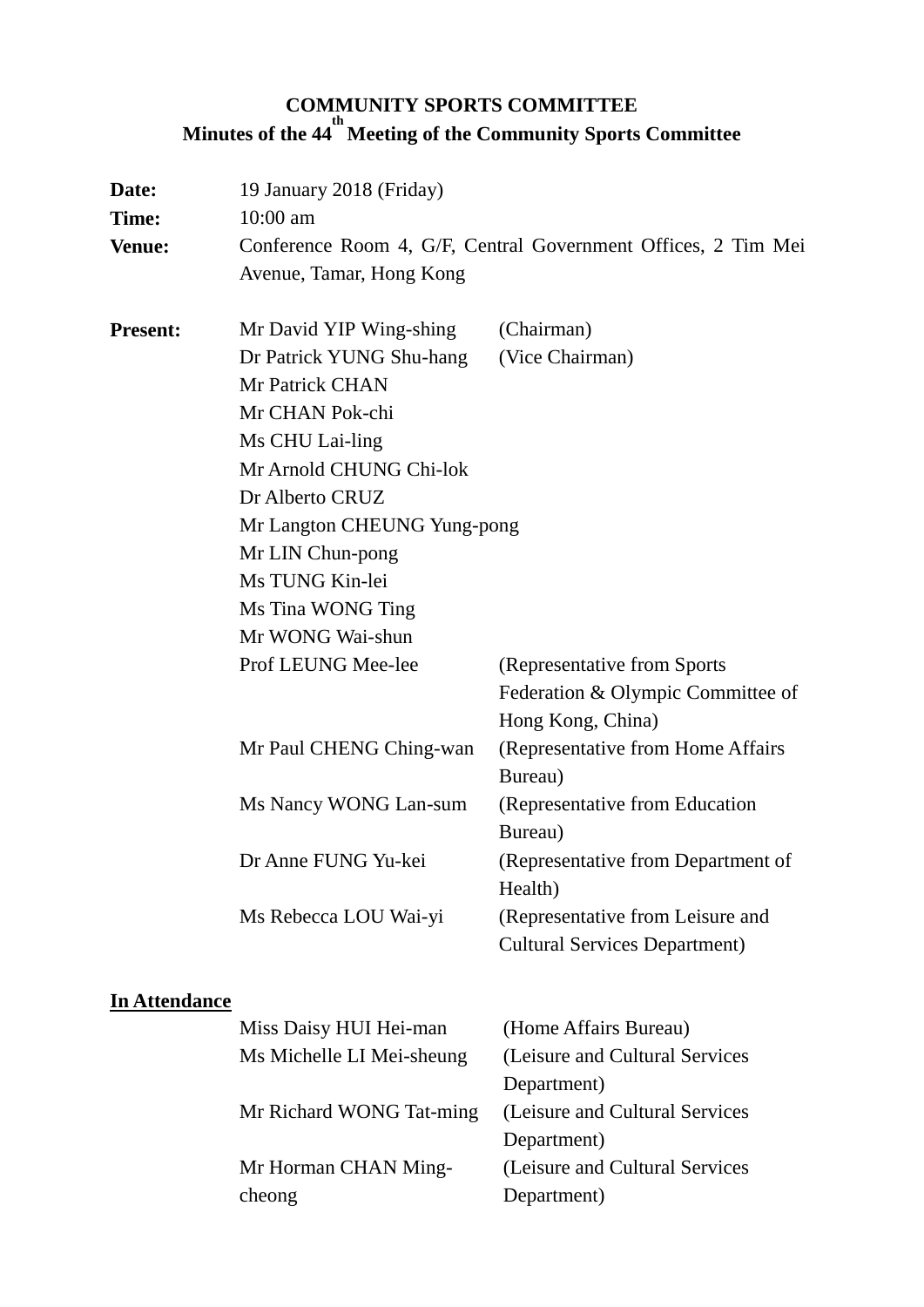| Ms Joanne FU Lai-chun    | (Leisure and Cultural Services |
|--------------------------|--------------------------------|
|                          | Department)                    |
| Ms Goldie SHING Lai -kam | (Leisure and Cultural Services |
|                          | Department)                    |
| Ms Pat WONG Heung-hung   | (Leisure and Cultural Services |
|                          | Department)                    |
| Ms Winnie LEE Fung-ming  | (Leisure and Cultural Services |
|                          | Department) (Secretary)        |

#### **Absent with Apologies**

Mr CHEUNG Ki-tang Mr Daniel LEE Chi-wo Ms HON Sze-sze Ms LEE Ching-nga Ms WAI Hoi-ying

#### **Opening Remarks**

The Chairman welcomed all Members and representatives of various government departments to the meeting. He welcomed the representatives who attended the meeting for the first time, namely Mr Paul CHENG Ching-wan, the newly appointed Principal Assistant Secretary (Recreation & Sport)1 of the Home Affairs Bureau (HAB), Mr Richard WONG Tat-ming, who attended as the acting Deputy Director of Leisure and Cultural Services (Leisure Services) today, and Ms Rebecca LOU Wai-yi, the newly appointed Assistant Director of Leisure and Cultural Services (Leisure Services)2. He then welcomed Prof LEUNG Mee-lee, Honorary Deputy Secretary General of Sports Federation & Olympic Committee of Hong Kong, China (SF&OC), who attended the meeting on behalf of Mr WONG Po-kee who was out of town. He also welcomed Miss Daisy HUI Hei-man from the HAB, and Ms Pat WONG Heung-hung and Ms Goldie SHING Lai-kam from the Leisure and Cultural Services Department (LCSD) who attended the meeting for the first time. On behalf of the Community Sports Committee (CSC), the Chairman expressed his gratitude to former Members Miss Petty LAI Chun-yee, Principal Assistant Secretary of the HAB, and Mr Raymond FAN Wai-ming, Deputy Director of Leisure and Cultural Services, for their contribution to the CSC.

[The Chairman invited Members to take a group photo to mark the occasion.]

- 2 -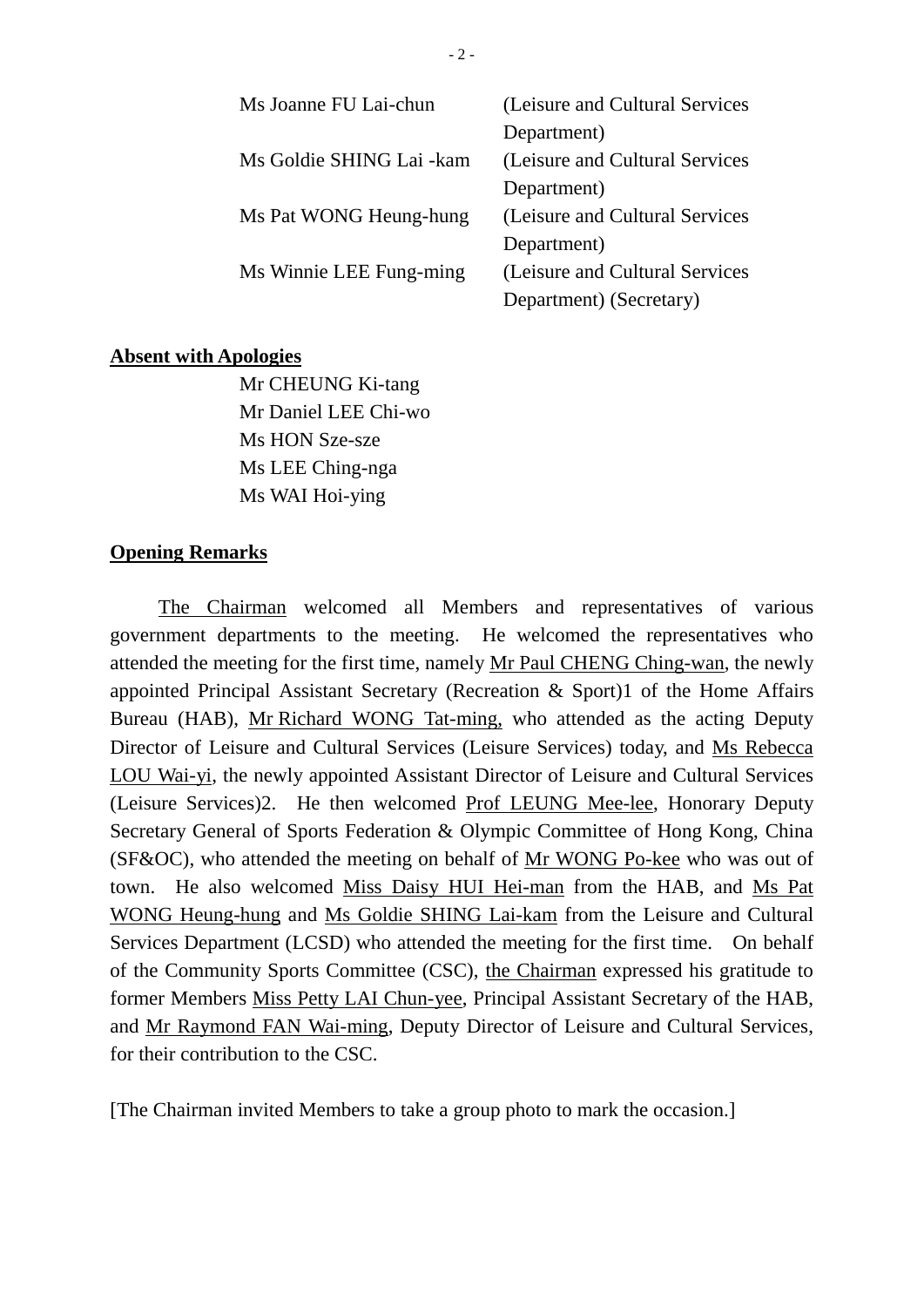#### **Item 1: Confirmation of the Minutes of Last Meeting of the CSC**

2. The draft minutes of the 43rd meeting had been emailed to Members for comment on 21 November 2017 by the Secretariat. No proposal for amendment had been received so far. Since no further amendment was proposed at the meeting, the Chairman announced that the minutes of the 43rd meeting were endorsed.

#### **Item 2: Matters Arising**

3. The Chairman reported that there were no matters arising from the previous meeting and would move on to Item 3 "Opening up School Facilities for Promotion of Sports Development Scheme" (CSC Paper 01/18).

# **Item 3: Opening up School Facilities for Promotion of Sports Development Scheme (the Scheme) (CSC Paper 01/18)**

4. The Chairman invited Mr Paul CHENG of the HAB to present CSC Paper 01/18 by PowerPoint.

5. Mr Paul CHENG presented CSC Paper 01/18. Members' views and responses from the Bureau were summarised as follows:

(a) Mr WONG Wai-shun considered the Scheme an excellent move. He noted that the current provision of some recreational facilities failed to meet the rising demand caused by the increase of population. By opening up school facilities, sports organisations would be provided with more choices other than LCSD venues, while organisations in remote areas or those located far away from sports and recreational facilities could be benefited. Furthermore, since few schools had football courts, he suggested that schools might allow more flexibility for organisations to use their basketball courts for soccer training. In addition, he opined that schools should be flexible in reserving places in the activities for teachers and students with regard to actual circumstances. Moreover, he proposed that the HAB and the Education Bureau (EDB) should joint force in setting lower fees and charges for hiring school facilities so as to benefit non-profit-making organisations. He believed that the Scheme would need to be further consolidated, while concerns of schools, such as those on insurance and manpower arrangements, should be properly addressed.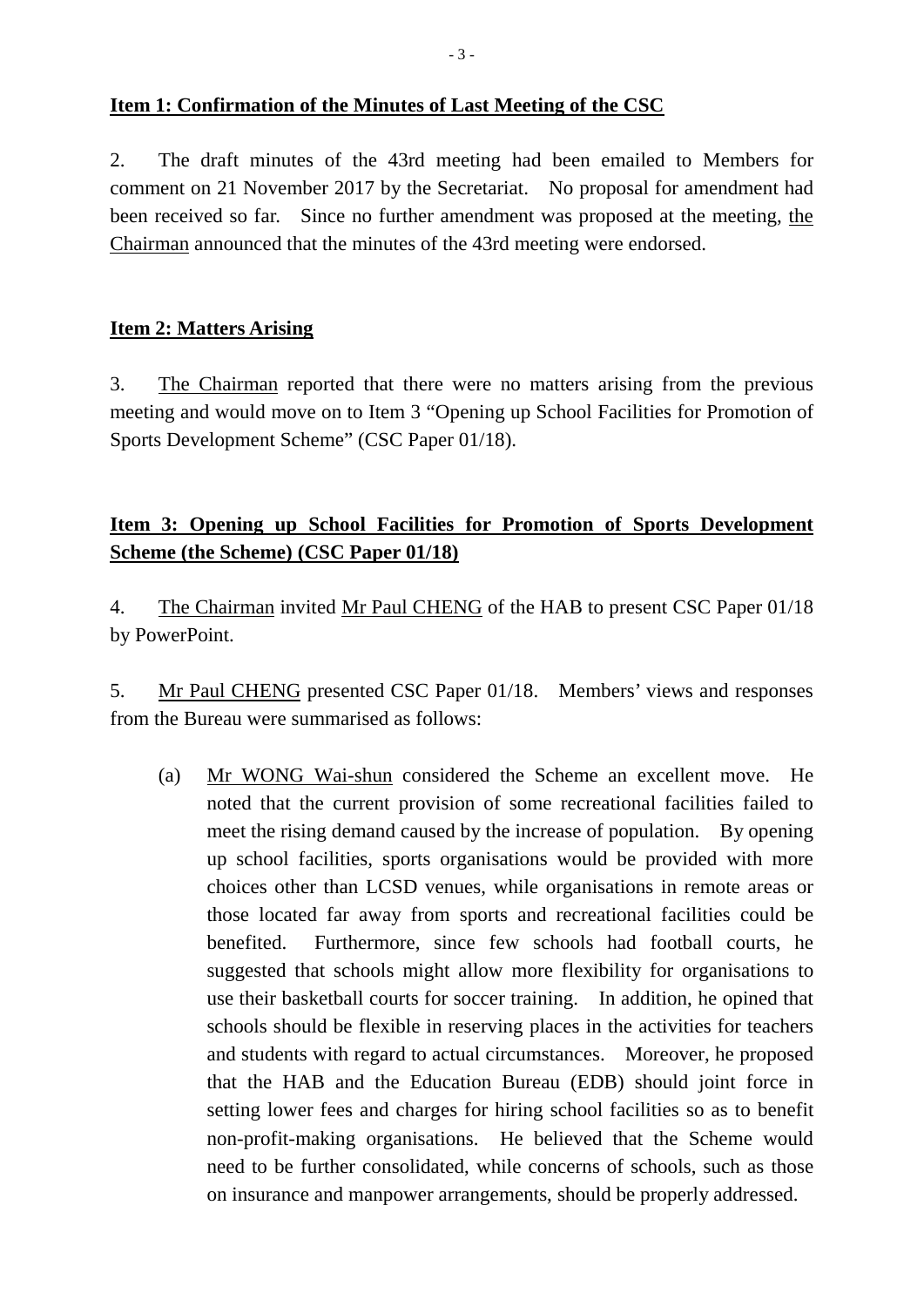- (b) Mr Arnold CHUNG opined that the Scheme was remarkable. Sports competitions, especially those of smaller scales, often came under constraints due to insufficient facilities. By opening up more facilities, the Scheme would allow more people to participate in sports. He also proposed to promote and publicise the Scheme further to cover all sports organisations and the community, and address the concerns of schools such as those on security and utilisation of facilities.
- (c) Ms CHU Lai-ling opined that it was very difficult to hire venues. Therefore, she was pleased to learn about the Scheme and hoped to know more about the approaches adopted for selecting hiring organisations.
- (d) Prof LEUNG Mee-lee opined that while the Scheme was well-intended, the subsidy of \$20,000 could cover only expenses for security services, cleansing, urgent repair works, insurances, etc., but not repair of worn-out facilities. In addition, she suggested clearly outlining in the guideline items to be covered by the subsidy, so as to curb abuse of the subsidy. At the same time, she believed that reserving one-fourth of the places in the activities for priority enrolment by students and teachers of the school concerned would be a big incentive for schools to consider opening up their facilities for use by sports organisations. Moreover, she was of the view that participating schools should have prior communication with the NSAs concerned on the type and quantity of, and the space that would be taken up by sports equipment used for the programme, so as to keep students from potential danger caused by improperly placed equipment in the campus.
- (e) Mr Langton CHEUNG said that the subsidy of \$20,000 could only cover the cost of additional manpower, but not the cost incurred by the high level of depreciation caused by the use by the organisations and the need for maintenance that followed. In that connection, he suggested giving additional subsidy for schools that were willing to open up their facilities for a few consecutive years to cover for the cost of additional equipment, maintenance and repair, as well as enhancement in security. There were a lot of schools that had no standard sports facilities, and they would be concerned if the Scheme would offer any full protection against claims for compensation arising from injury of participants. It was therefore crucial for sports organisations to take out insurance for the programme organised at the schools. He further suggested the Administration provide Q&As for schools to paint a clear picture on ways to handle relevant situations, so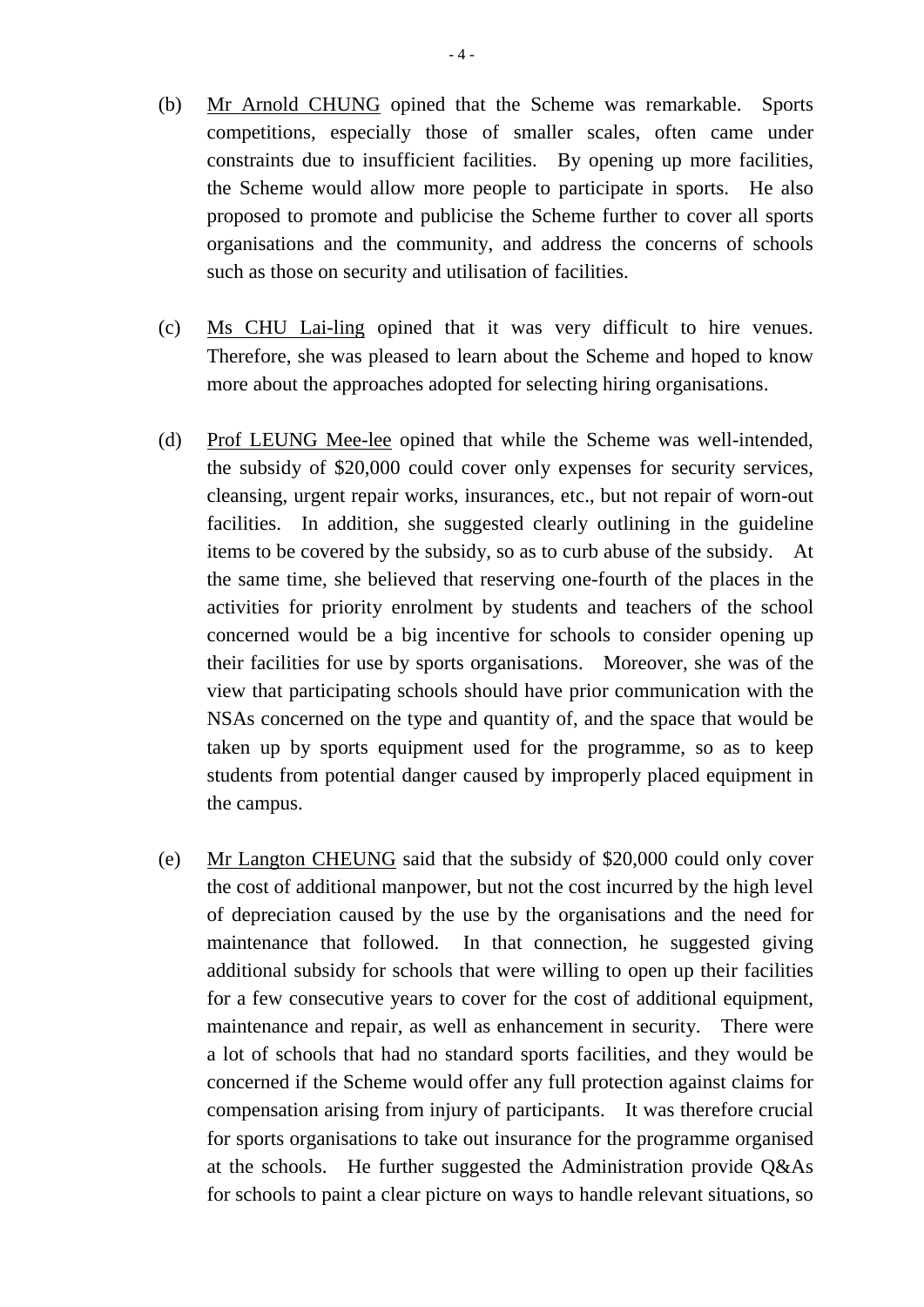that the schools and the school management committees could be more confident in supporting the Scheme.

(f) Mr LIN Chun-pong said that while he was personally in favour of the Scheme, the HAB and EDB should be aware of the schools' concerns. First, on the issue of insurance, schools, especially those that had no incorporated management committee, would be concerned about the amount of compensation they would be liable for in case of serious accidents during the hiring period; second, in terms of maintenance and repair, he suggested the EDB work with the Architectural Services Department, on a case by case basis, to repair old facilities in estate schools to suit the needs of sports organisations; third, schools and hiring organisations could communicate and work out the type of facilities to be opened up, such as school halls, student activity rooms and open basketball courts, on the ground that the facilities must be returned in their original state. Provided that the Scheme was complemented by suitable arrangements and would not get in the way of students' learning, schools and sports organisations could establish a long term partnership. Lastly, he was of the opinion that by taking the initiative to roll out the Scheme, the government had offered solutions for sports organisations that had no access to facilities and spared them the trouble to reach out to schools for hiring facilities.

#### [Mr LIN Chun-pong left the conference room.]

- (g) Dr Alberto CRUZ suggested being flexible on the requirement of consisting at least 24 hours of content for each programme, so that one-off competitions or activities of a few hours long could also be covered in the Scheme.
- (h) Mr Paul CHENG thanked Members for their input and responded to their comments as follows:
	- (i) The HAB would continue to optimise the Scheme making reference to Members' comments, in the hope of encouraging more schools to open up facilities for hire by sports organisations; the HAB and EDB had put together a list of participating schools and their facilities for the information and reference of interested sports organisations.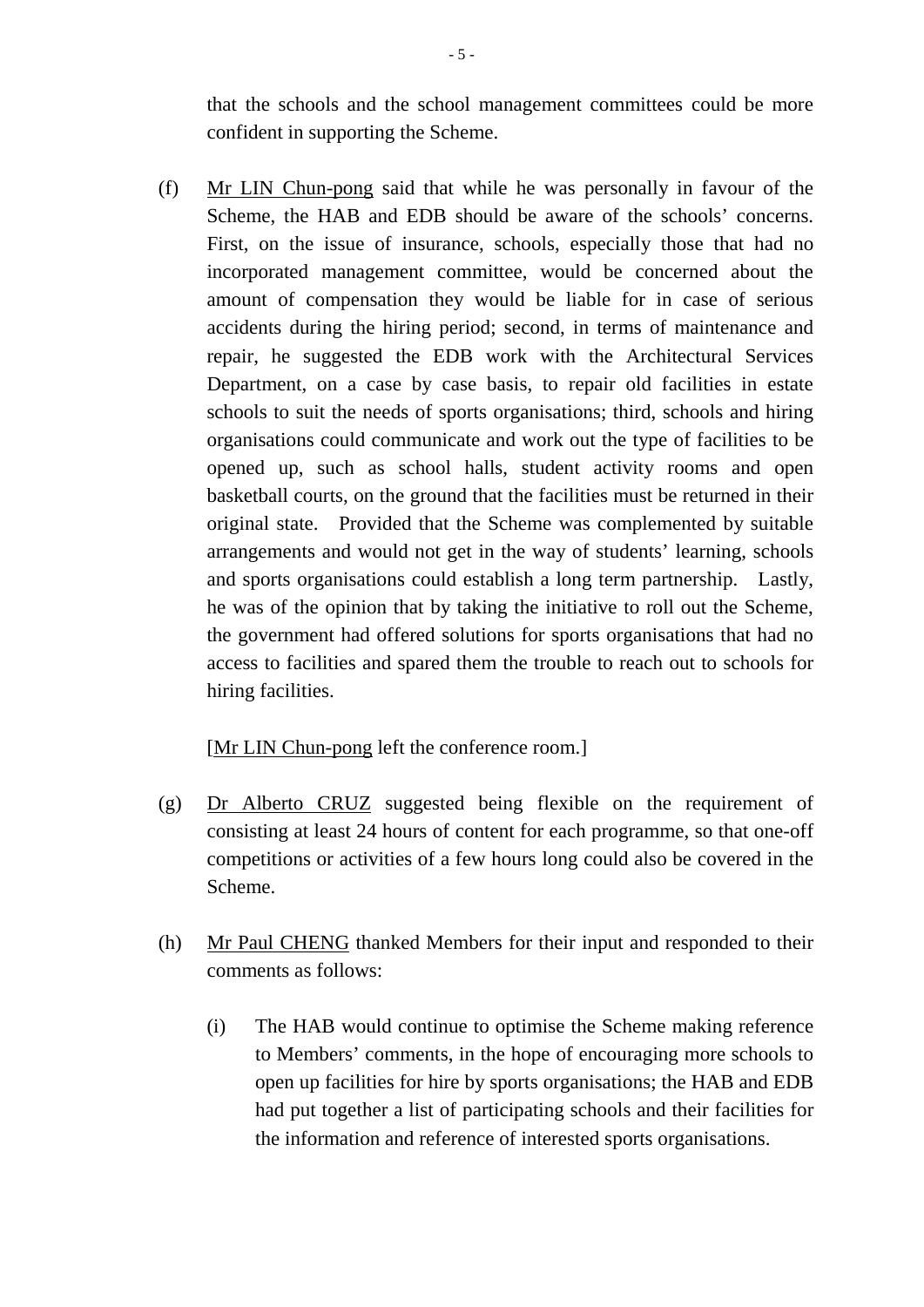- (ii) The Scheme could foster a long term partnership between schools and sports organisations. While sports organisations could hold trainings with the schools' facilities, students and teachers of the schools concerned could enjoy more opportunities to watch and take part in activities held by sports organisations, which would build up a sporting atmosphere in school. He believed that such long term partnerships between schools and sports organisations were important. The HAB would collect views from sports organisations on the arrangement of hiring school facilities under the Scheme. It was hoped that the sports organisations would be in touch with the schools directly in the coming years to establish partnerships.
- (iii) On the approval of applications from sports organisations, it would be the schools that make the final decision.
- (iv) Under the Scheme, sports organisations must make proper use of the school facilities hired and take out adequate liability insurance for hiring school facilities. On the arrangement of activities, we would encourage sports organisations to communicate their ideas directly to the schools, which would then work out plans and flexible arrangements with them.
- (v) Regarding the long term development and promotion approach, sports organisations could roll out activities at levels and of types in line with the facilities provided by schools. Schools might also work together to serve as venues for different types of sports for the district. The HAB and EDB would consider discussing with the Association of Heads of Schools to explore the feasibility of having schools in the district as venues for different types of training activities.
- (vi) For matters concerning facilities, equipment and repair, the HAB and EDB would take into consideration comments from schools that took part in the first phase of the Scheme. From their views, we would identify areas in which we could be of assistance. Among others, the feasibility of providing subsidy for sports equipment would be explored.
- (vii) On the hiring rate of school facilities, schools would normally charge hirers at a rate stipulated in their own hiring policy.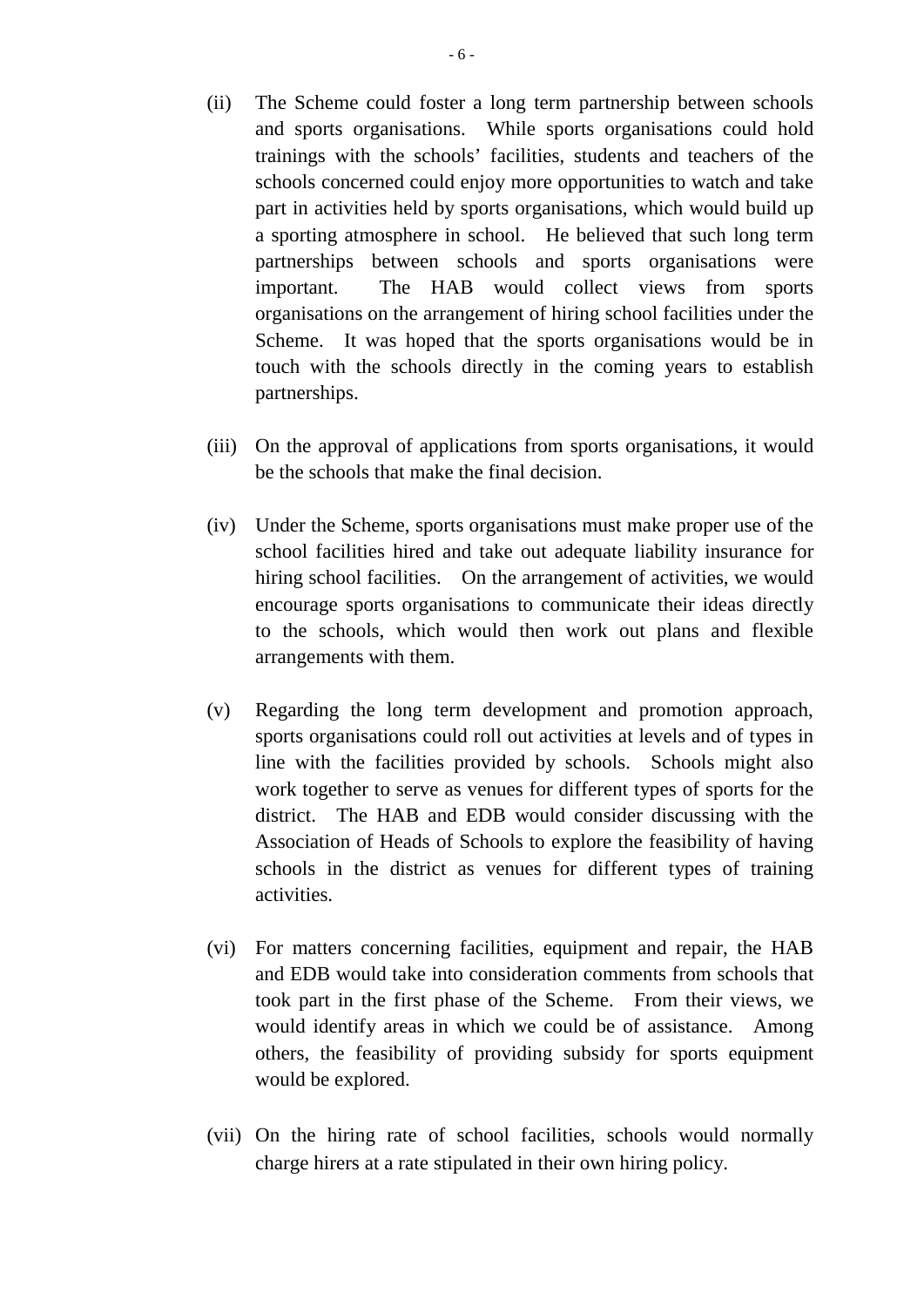- (viii) The HAB and EDB would invite views from the industry and, having summarised the experience of the first year of the Scheme, put together a collection of "Frequently Asked Questions", which would provide a clear picture for schools and sports organisations on the details of the operation and further facilitate the Scheme.
- (i) Ms Nancy WONG of the EDB said that the Scheme was jointly launched by the HAB and EDB. To facilitate the implementation of the Scheme, relevant information of potential participating schools was passed to eligible sport organisations that were interested in hiring school facilities. Sport organisations and schools could liaise directly to work out plans on the use of facilities and details of activity (such as soccer training through modified games). Such liaisons would give schools confidence in allowing sport organisations to organise activities at their facilities (such as basketball court). As participating schools would have the right to make the final decision, direct communications could ease schools' concerns, hence attracting more schools to participate. The concept of resource-sharing could then be further implemented in the community. The HAB and EDB would collect feedback for the enhancement of the Scheme. Regarding the suggestion of reserving one-fourth of the places for enrolment by students and teachers of the school concerned, Ms Nancy WONG stated that the places could be assigned to others by the organiser if no teachers or students enrolled in the activity.
- (j) Mr Richard WONG of the LCSD shared information on the arrangements of taking out insurance as required by the LCSD for non-designated use of leisure venues. Hiring organisations were required to inform insurance companies of the activity venue and nature. The organisations must also provide insurance documents for LCSD's checking and record.

6. The Chairman thanked Members for their valuable opinions and Mr Paul CHENG for his reply. Should Members had other opinions, they could communicate with the HAB after the meeting.

### **Item 4: Proposal on Sport For All Day 2018 (CSC Paper 02/18)**

7. The Chairman invited Ms Winnie LEE of the LCSD to present CSC Paper 02/18 by Powerpoint.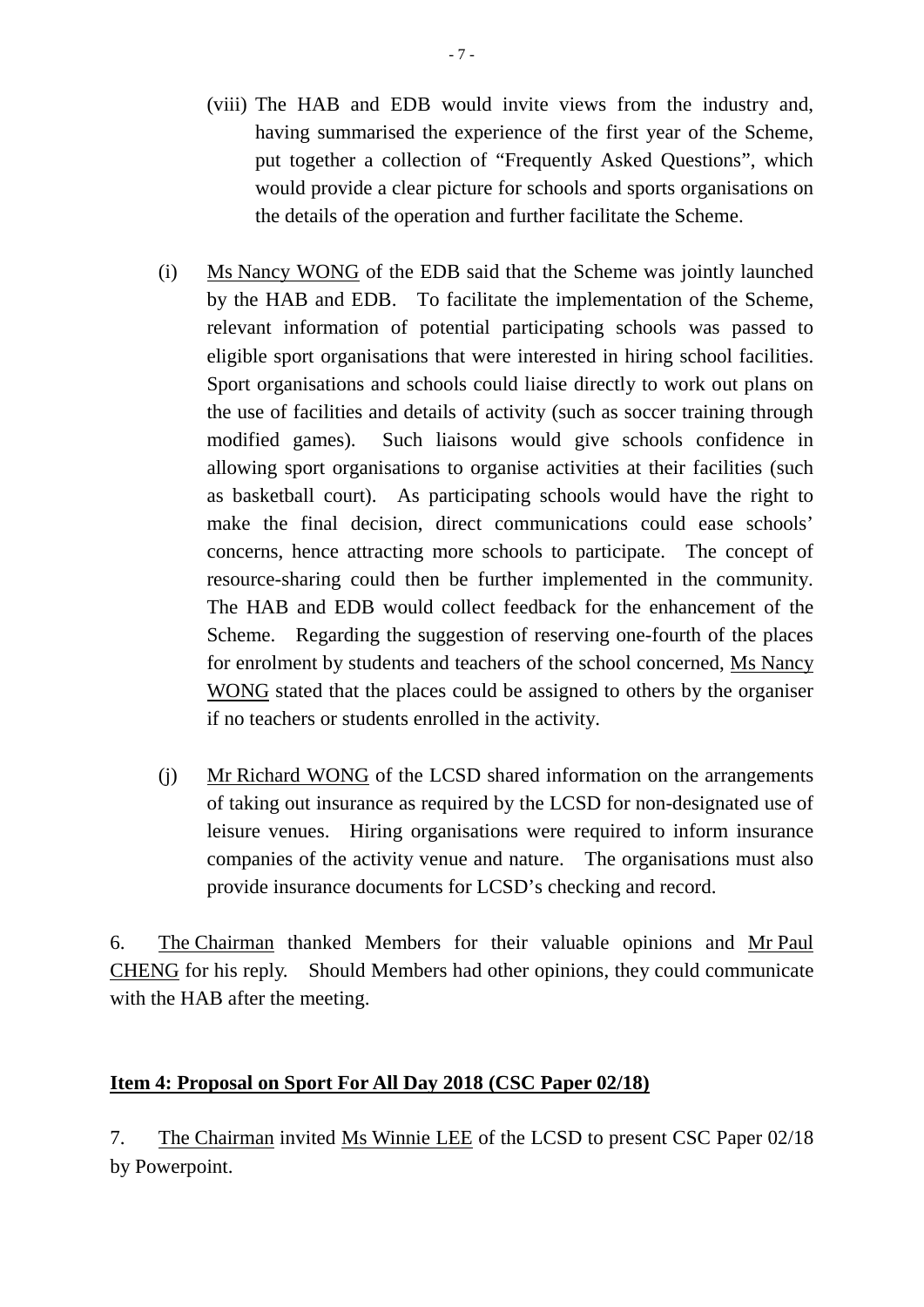8. Ms Winnie LEE presented CSC Paper 02/18. Members' views on the paper and the LCSD's responses were summarised as follows:

- (a) Mr WONG Wai-shun agreed that the same slogan should be adopted for promotion every year. As there was advice that primary school students should do one hour of moderate physical activity every day, Mr WONG Wai-shun enquired if the Chinese slogan, which emphasised on 30 minutes of exercise every day, was in line with the advice.
- (b) Ms Tina WONG opined that community partnership and promotion for "Sport for All Day" last year were very comprehensive. She suggested that the LCSD could co-operate with fitness centre chains in promoting the event this year. Fitness centre chains could also be invited to open up their facilities on the event day or to urge their members to exercise at other venues. Ms Tina WONG suggested that the collaboration mode between the SF&OC and large fitness centre chains could be used as a reference. In addition, she suggested using the "Demand Side Platform" to reinforce promotion of the event. The platform would consolidate and analyse data of internet users' browsing behaviour. When users browsed other websites or media resources later on, the platform would accurately show advertisements related to their previous browsing behaviour. Products could then be further promoted through the use of the platform.
- (c) Mr Arnold CHUNG opined that e-sports would become an event in the Asian Games and was getting more popular in Hong Kong. He recommended the LCSD consider the addition of e-sports to this year's "Sport For All Day".
- (d) Mr Patrick CHAN supported the choice of shuttlecock as the sport highlighted for promotion on this year's "Sport for All Day". He suggested that the LCSD might co-ordinate with suppliers regarding the supply of shuttlecock, so that members of the public would be able to purchase shuttlecock easily.
- (e) Mr Langton CHEUNG stated that schools held different views about the promotion of e-sports, and their views usually depended on parents' opinions. Mr Langton CHEUNG suggested that the annual "Sport for All Day" could be held earlier in July instead of August, so that schools could actively co-operate and promote the event in campus. In addition, he opined that the LCSD could consider organising "Sport for All Week" to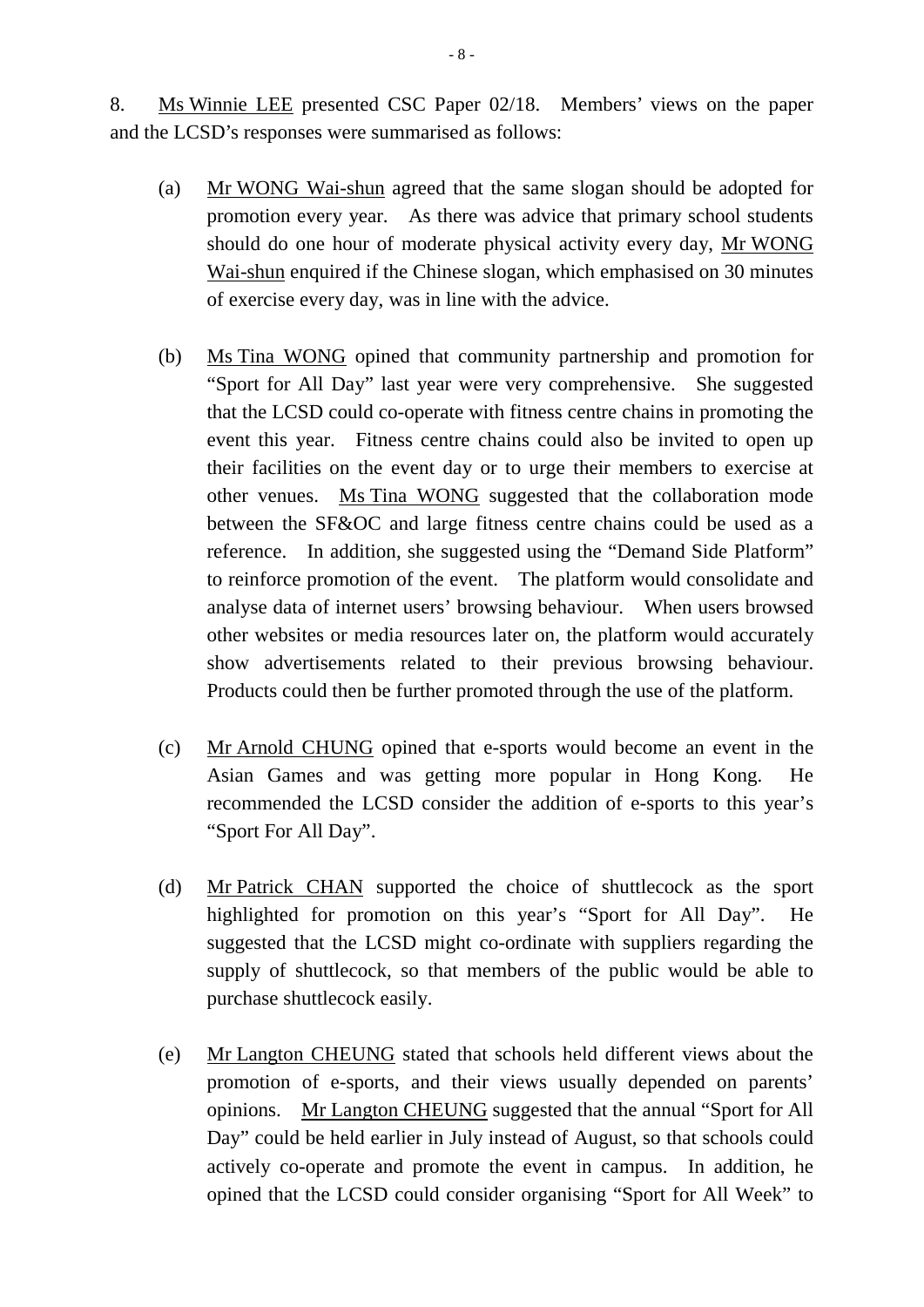further promote sport for all, create a better sporting atmosphere in the community and encourage wider participation in the event.

- (f) Dr Anne FUNG of the Department of Health said that the message of having 30 minutes of exercise every day was a proper one for promoting "Sport for All Day", as the event was targeted at the general public. At present, the EDB had clear instructions for schools concerning the duration and intensity of exercise required for secondary and primary school students. She praised the proposed theme and slogan for their positive message that exercise could bring about physical and mental health benefits. On the other hand, Dr Anne FUNG was concerned about the effects of e-sports on physical and mental health of students and members of the public, especially the possible increase in the time spent on sedentary behaviour (such as focusing on electronic screens).
- (g) Ms Michelle LI of the LCSD thanked Members for their views. Her responses were summarised as follows:
	- (i) In support of the National Fitness Day, the LCSD would continue to organise this signature activity on the first Sunday of August each year to encourage participation by people of all ages. For promotion to schools, consideration could be given to organise supporting activities in July through the School Sports Programme as a prelude to "Sport for All Day".
	- (ii) Shuttlecock was selected to be the sport highlighted this year because it could be played anytime and anywhere, and it was suitable for individual, family or group participation. The LCSD would keep in view the supply of shuttlecock.
	- (iii) There had not been any National Sports Association related to esports in Hong Kong yet. The HAB and LCSD would, in great depth, give consideration to and conduct research on the possibility of promoting e-sports as a physical activity and a healthy one for body and mind. Its development would be closely monitored.
	- (iv) The LCSD would keep up with the times and step up its social media advertising. With respect to financial resources, additional resources were given in the previous year to organise "Let's Dance" as a prelude to the "Sport for All Day" in celebration of the 20th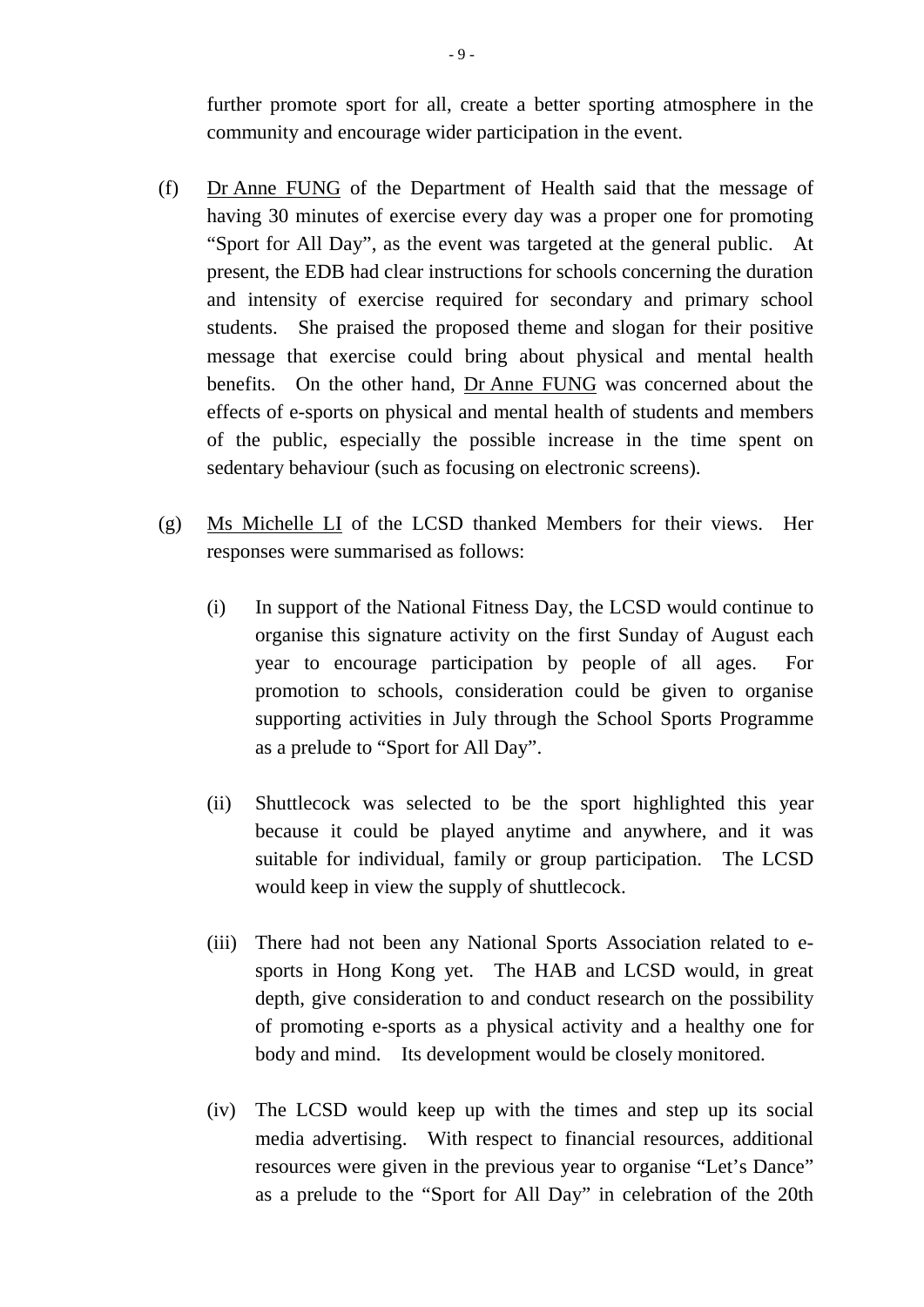Anniversary of Hong Kong's return to the motherland. Recurrent resources would be fully utilised this year to achieve synergy.

9. The Chairman thanked Members for their views and Ms Michelle LI for her reply.

## **Item 5: Plan of Enhancing Sports Facilities as Competition Venues (CSC Paper 03/18)**

10. The Chairman invited Mr Horman CHAN of the LCSD to present CSC Paper 03/18 by PowerPoint.

11. Mr Horman CHAN presented CSC Paper 03/18. Members' views on the paper and the LCSD's responses were summarised as follows:

- (a) Mr CHAN Pok-chi supported the proposal. The venues chosen were equipped with barrier-free facilities to facilitate the appreciation of competitions by the disabled. Tiu Keng Leng Sports Centre was a case in point as it was easily accessible; moreover, the large-scale competitions held in that venue could help create a sports ambience at schools in the neighbourhood. In addition, he opined that other venues in the district could co-operate during the competitions and provide related facilities for booking.
- (b) Ms Tina WONG approved of the upgrade of ancillary facilities in the competition venues including the provision of broadband services. She suggested that the venues should designate sufficient space for warm-up for large-scale competitions.
- (c) The Chairman expressed great support for the proposal. While he understood the demand for venues and facilities to hold large-scale competitions, there was a need to cater to the public demand for hiring sports facilities as well. He suggested that the LCSD should submit relevant information to the District Councils during consultation.
- (d) Ms Michelle LI said the chance of hiring sports facilities by the public would not be reduced after the proposal was put into practice. If the competition venues were used for large-scale competitions, corresponding arrangements would be made by the sports centres nearby to strike a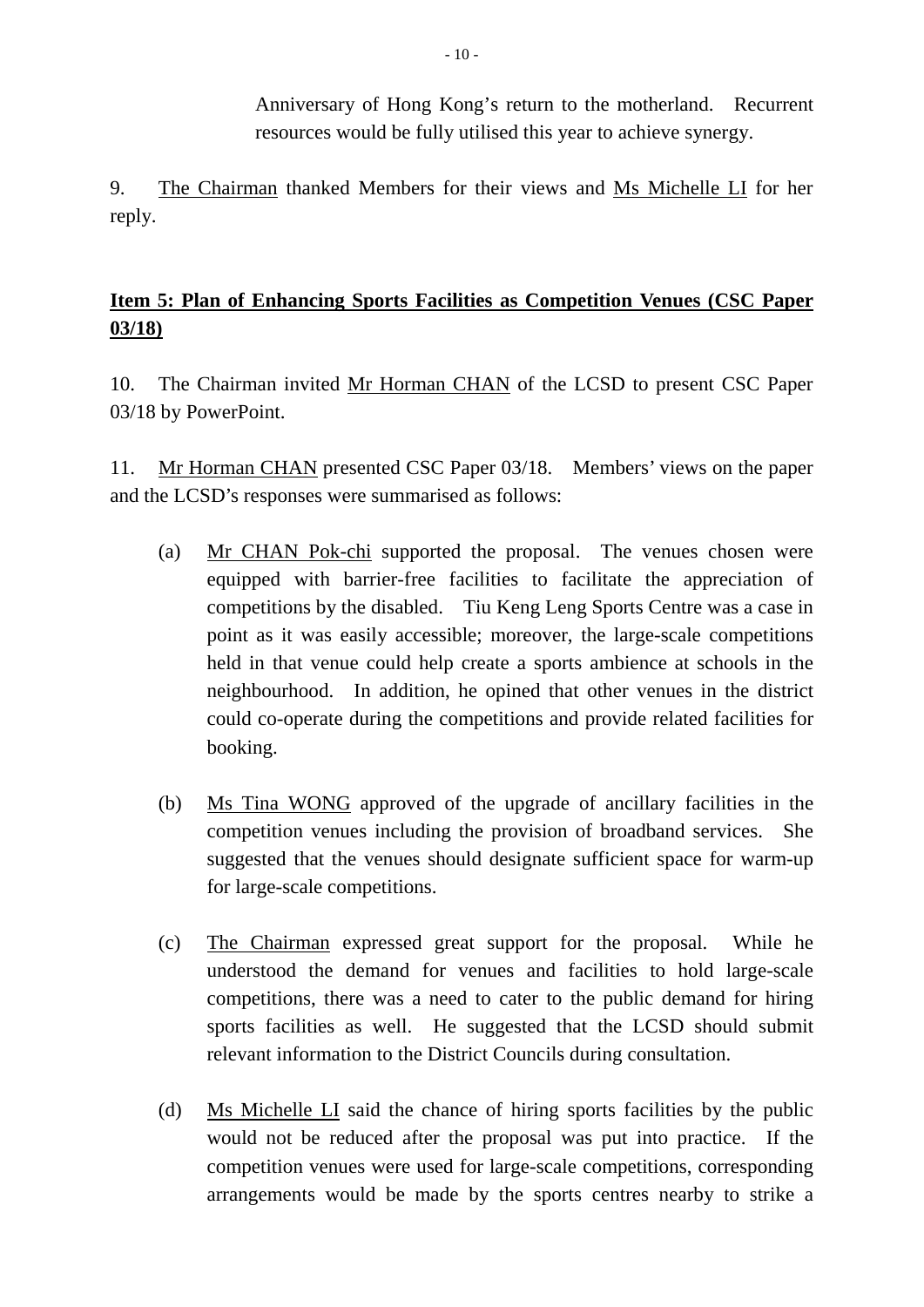balance between the demands from organisations and the public for recreational and sports facilities.

### **Item 6: Preparatory Work for the 7th Hong Kong Games (CSC Paper 04/18)**

12. The Chairman invited Ms Joanne FU of the LCSD to present CSC Paper 04/18.

13. Ms Joanne FU presented CSC Paper 04/18. Members' views on the paper and the LCSD's responses were summarised as follows:

- (a) Mr Patrick CHAN pointed out that currently most competitions of the Hong Kong Games (HKG) were held at LCSD venues. Due to the limitations of the venues, some popular activities such as distance run were not included in the HKG. He suggested that distance run could be held in non-LCSD venues to attract public participation.
- (b) Ms Joanne FU replied that the HKG had already included Vitality Run for public participation. As various factors had to be taken into consideration when adding a new event in the HKG, the suggestion of including distance run in the HKG would be passed on to the HKG Organising Committee for deliberation.

14. The Chairman thanked Members for their opinions. He said due to the limitations of resources including venues and LCSD manpower, the suggestion of adding an event could be shelved for deliberation by the HKG Organising Committee.

#### **Item 7: Any Other Business**

15. Prof LEUNG Mee-lee said the SF&OC and Hong Kong Baptist University would be organising talks on anti-sexual harassment in the sports sector on 30 January (Tuesday) and 1 February (Thursday) 2018 respectively. Interested Members might enrol.

(Post-meeting note: Relevant materials of the two talks were emailed to Members for reference on 25 January by the Secretariat.)